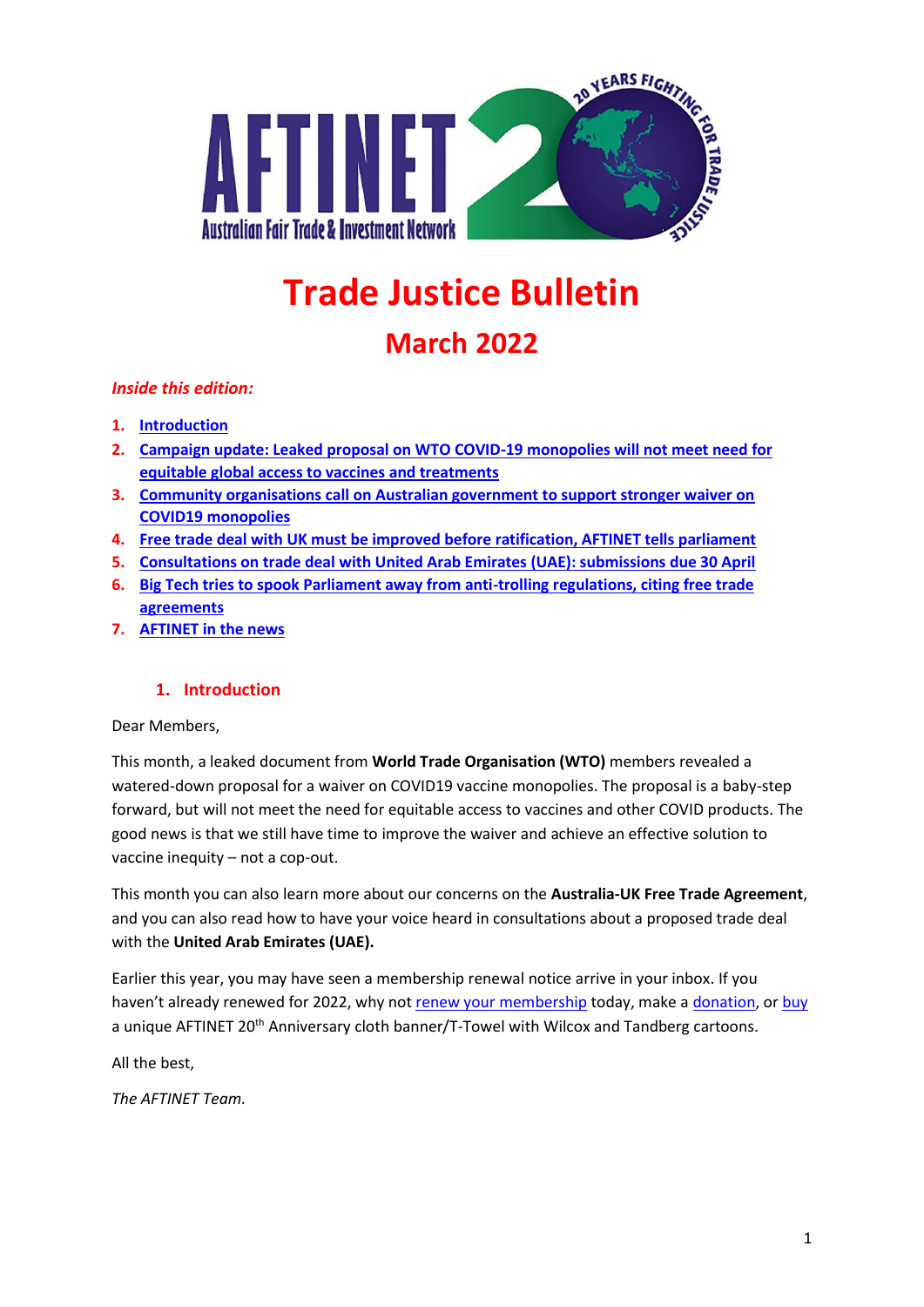# <span id="page-1-0"></span>**2. Campaign update: Leaked proposal on WTO COVID-19 monopolies will not meet need for equitable global access to vaccines and treatments**

After 18 months of talks, a leaked document proposing a deal between the **United States**, the **European Union**, **South Africa** and **India** that claims to increase access to COVID-19 vaccines for developing countries reveals some positive steps. The document has not been publicly endorsed by South Africa and India, who are the original sponsors of a more comprehensive waiver.

Much more is needed to address the inequity resulting in only 4% of people in low -income countries having had two vaccine doses, and even less access to new treatments – and th[e experts agree](http://aftinet.org.au/cms/experts-say-that-deeply-flawed-document-on-covid19-patents-will-not-achieve-global-vaccine-equity).

Here's why the leaked proposal will fail to secure global #VaccineEquity:

 $\blacktriangleright$  It is limited to vaccines, not tests and treatments  $\blacktriangleright$  It only includes patents, not all other forms of intellectual property  $\blacktriangleright$  It excludes many countries, including potentially a large number of developing countries

Here's what our Convenor, **Dr. Patricia Ranald**, told [The Guardian](https://www.theguardian.com/society/2022/mar/16/global-powers-inch-closer-to-agreement-to-waive-covid-vaccine-patents) and [The New Daily:](https://thenewdaily.com.au/finance/finance-news/2022/03/17/vaccine-australia-wto/?fbclid=IwAR23LNXbtKUPIL1nslTp7xMYND_Buyjtjc9Si89wNrlgzZoBersrc_nBVFE)

*"We welcome the admission that WTO rules need to change. But these are baby steps which still protect the interests of pharmaceutical companies rather than saving lives. Three million have died since Omicron variant, and millions more will die unless the Australian and other governments insist on a full waiver for vaccines, tests and treatments."*

#### [Read our media release](http://aftinet.org.au/cms/leaked-proposal-on-WTO-COVID-19-monopolies-a-small-step-but-more-needed-for-equitable-access)

## <span id="page-1-1"></span>**3. Community organisations call on Australian government to support stronger waiver on COVID19 monopolies**

Together with thirteen allied organisations, we sent a letter to the Minister for Trade, **Dan Tehan**, criticising the leaked document and calling on the government to support a stronger waiver on COVID19 monopolies at the World Trade Organisation (WTO).

*"In our view the document is a small step forward, in the sense that it acknowledges that some WTO patent rules need to change. However, we do not believe it will address the inequity resulting in only 4% of people in low-income countries having had two vaccine doses, and even less access to treatments and tests."*

We also recommended a set of practical improvements that would secure a stronger waiver on COVID19 monopolies, including that the waiver apply to all products needed to prevent, treat, and contain COVID-19, that the waiver cover all forms of intellectual property, and that all WTO member countries can use the waiver.

#### [Read our letter](http://aftinet.org.au/cms/community-organisations-call-on-australian-government-to-support-stronger-waiver-on-COVID19-monopolies)

# <span id="page-1-2"></span>**4. Free trade deal with UK must be improved before ratification, AFTINET tells parliament**

In a submission to the Joint Standing Committee on Treaties inquiry, we identified the major flaws in the Australia-UK Free Trade Agreement, and we also called for major improvements before the deal is ratified.